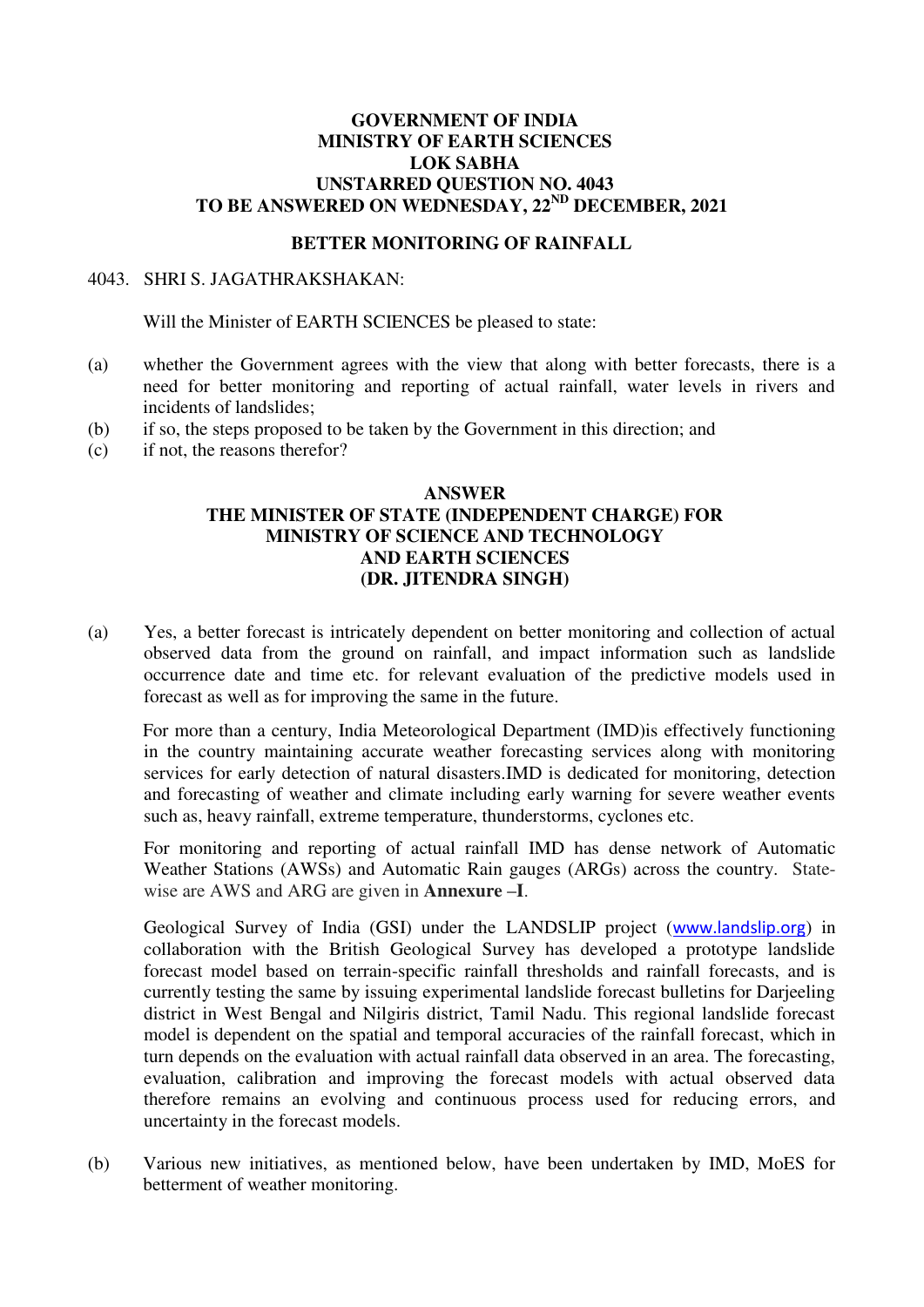- The observational network is being enhanced with installation of more number of Automatic Weather Stations (AWSs) and Automatic Rain gauges (ARGs) across the country.
- 29 Doppler Weather Radars (DWR) are operational across the country to provide adequate warning in the event of approach of Cyclonic Storms, Monsoon Depressions, Thunderstorms etc. DWR network also provides vital information for nowcasting purposes on mesoscale convective weather developments anywhere in the country.
- Multi-Mission Meteorological Data Receiving & Processing System has been established and dedicated to the nation for augmentation of satellite derived products.
- New raingauge stations are being added in the District-wise Rainfall Monitoring Scheme taking the total number of stations to more than 5000.

Geological Survey of India is collecting landslide information and observed daily rainfall data from the districts where regional landslide forecast is being provided for testing. The observed rainfall data is collected by GSI through various sources like IMD's AWSs/ Rainfall Stations, rain gauges maintained by the district authorities, State Disaster Management Authority (SDMA), District Disaster Management Authority (DDMA), Tea/ Coffee Estates etc., and the landslide occurrence data from the district authorities, road/ rail maintaining authorities, PWDs, local community groups, media etc., which are subsequently validated through independent field visits by GSI.

To improve the availability of the above vital data, GSI has also been conducting pre and post monsoon landslide awareness programmes in the districts (Darjeeling/ Kalimpong in West Bengal, and the Nilgiris, Tamil Nadu) for the SDMA/ DDMA/ Block/ Panchayat level officials, and local community groups (till date in the Landslide Early Warning programme-27 awareness programmes have already been conducted down to the block level). The above awareness programs have helped in enabling the local responders to understand the importance of collection of observed data on landslide occurrence and rainfall data and its purpose in model evaluation, and the same has helped GSI in collecting such data at a regular frequency for use in evaluation of such forecast models. To institutionalise the above vital process, GSI has also initiated process of developing MoUs with respective SDMAs during the experimental stage for developing the regional Landslide Early Warning Systems (LEWS) in test states, so that the vital observed data for evaluation can be collected from a single point responsible authority. However, GSI is continuously endeavouring this aspect more on fine-tuning further the modalities of actual data collection through series of discussion/ interactions with state authorities, local community groups, and organising awareness programmes every year.

(c) Doesn't arise.